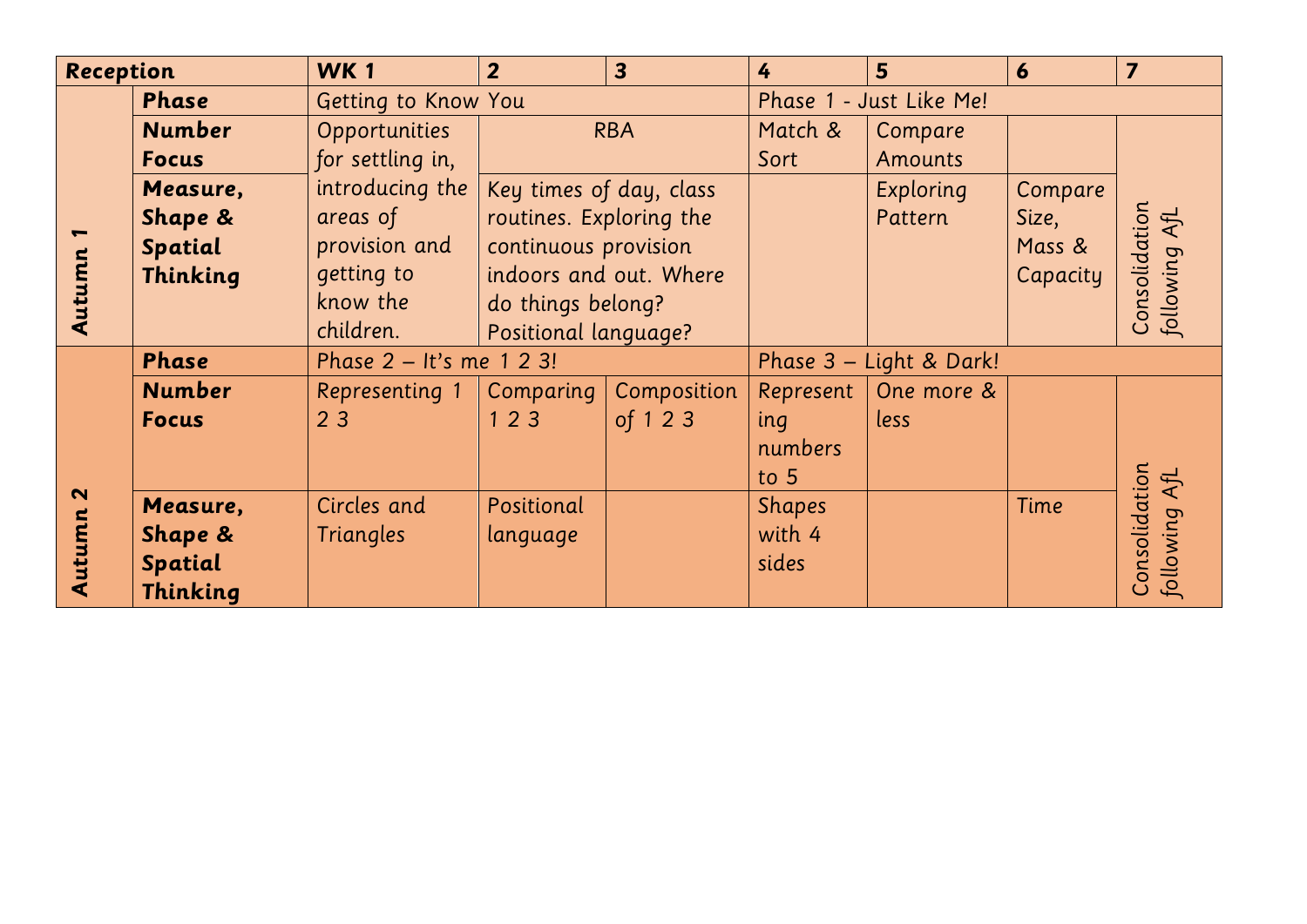| Reception |                                                     | <b>WK1</b>                         | 2 <sup>1</sup>             | $\overline{\mathbf{3}}$       | 4                           | 5 <sup>5</sup> | 6                              | $\overline{7}$ |
|-----------|-----------------------------------------------------|------------------------------------|----------------------------|-------------------------------|-----------------------------|----------------|--------------------------------|----------------|
| Spring    | Phase                                               | Phase 4 - Alive in 5!              |                            |                               | Phase $5 -$ Growing 6, 7, 8 |                |                                |                |
|           | <b>Number</b>                                       | Introducing                        | Comparing                  | Composition                   | 6,7,8,8                     | Combining      | Making                         |                |
|           | <b>Focus</b>                                        | Zero                               | numbers<br>to $5$          | of 4 & 5                      |                             | 2 amounts      | Pairs                          |                |
|           | Measure,<br>Shape &<br>Spatial<br>Thinking          | <b>Compare Mass</b><br>(2)         | Compare<br>Capacity<br>(2) |                               | Length &<br>height          | Time           |                                |                |
| Spring 2  | Phase                                               | Phase $6$ – Building 9 & 10        |                            |                               |                             |                |                                |                |
|           | <b>Number</b><br><b>Focus</b>                       | Combining 2<br>groups (Phase<br>5) | 9 & 10                     | Comparing<br>numbers to<br>10 | Bonds to<br>10 <sup>°</sup> | Bonds to 10    |                                |                |
|           | Measure,<br>space &<br>spatial<br>thinking<br>focus | Patterns recap<br>AB               | Pattern (2)                | 3D Shape                      |                             |                | Consolidation following<br>AfL |                |